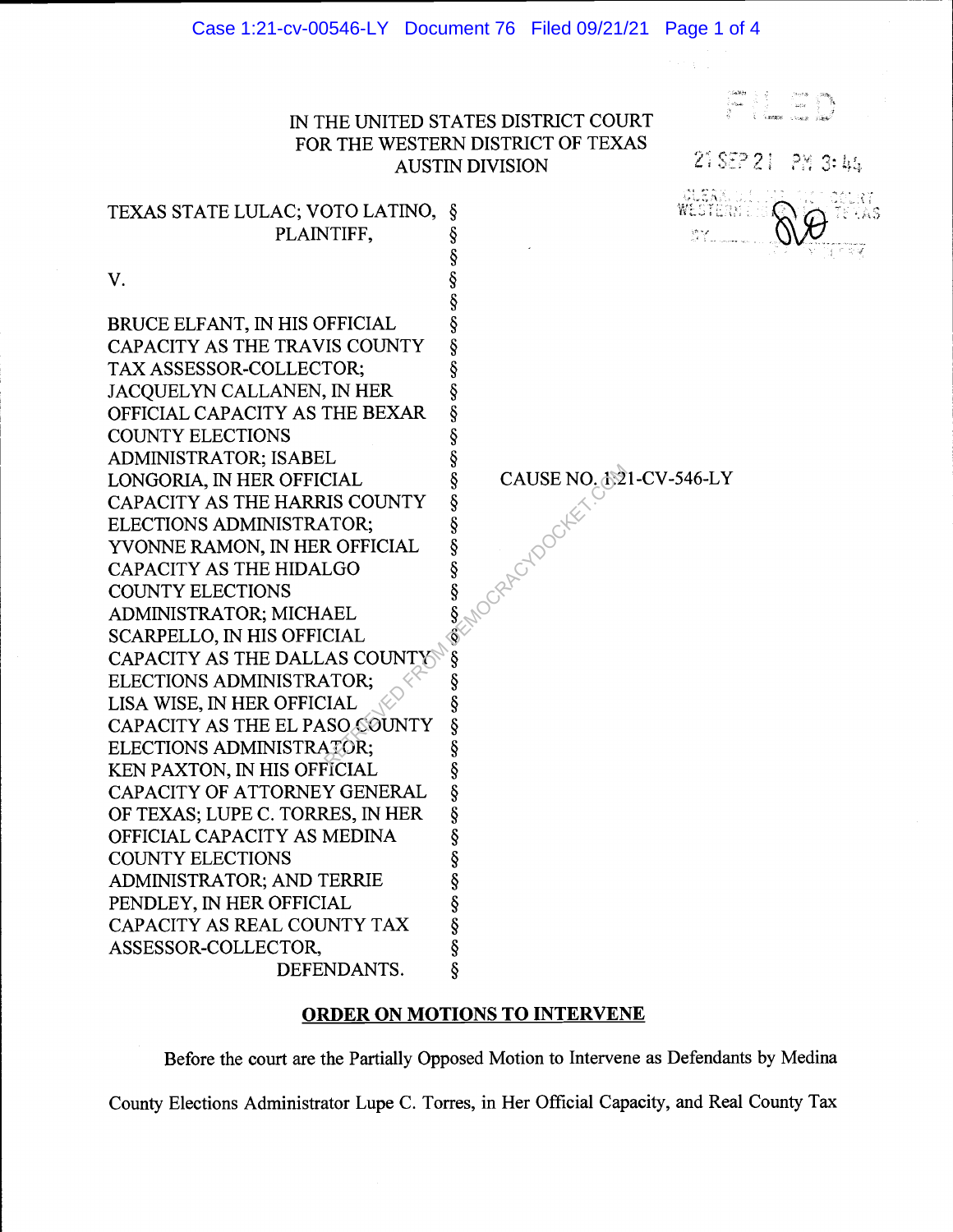## Case 1:21-cv-00546-LY Document 76 Filed 09/21/21 Page 2 of 4

Assessor-Collectors Terrie Pendley, in Her Official Capacity filed August 11, 2021 (Doc. #48); Plaintiffs' Opposition to Motion to Intervene as Defendants by Media County Elections Administrator Lupe C. Torres and Real County Tax Assessor-Collector Terrie Pendley filed August 25, 2021 (Doc. #62); Defendant Lisa Wise's Response to the Motion to Intervene as Defendants by Medina County Elections Administrator Lupe C. Torres, in Her Official Capacity, and Real County Tax Assessor-Collectors Terrie Pendley, in Her Official Capacity filed August25, 2021 (Doc. #63); and Reply by Intervenor-Defendants in Support of Their Motion to Intervene filed September 1, 2021 (Doc. #68). Also before the court are Texas Attorney General Ken Paxton's Motion to Intervene filed August 12, 2021 (Doc. #53); Plaintiffs' Response to Texas Attorney General Ken Paxton's Motion to Intervene filed August 25, 2021 (Doc. #6.); Defendant Lisa Wise's Response to Texas Attorney General Ken Paxton's Motion to Intervene filed August 26, 2021 (Doc. #65); and Reply in Support of Texas Attorney General Ken Paxton's Motion to Intervene filed August 31, 2021 (Doe. #67). 121 (Doc. #53); Plaintiffs' Response to T<br>
E filed August 25, 2021 (Doc. #64); Defer<br>
En Paxton's Motion to Intervene filed August<br>
ttorney General Ken Paxton's Motion to<br>
ral Ken Paxton asserts a statutory right to i<br>
rej

Texas Attorney General Ken Paxton asserts a statutory right to intervene because (1) neither the State nor any of its agencies, officers, or employees are a party in this case, and (2) Plaintiffs challenge the constitutionality of the Texas Elections Code, a set of laws affecting the public interest. See 28 U.S.C. § 2403(b) (2019). Plaintiffs and Defendant Lisa Wise's responses do not oppose Paxton's argument. No other party has responded. The court will grant Paxton's motion to intervene.

With regard to Medina County Elections Administrator Lupe C. Torres and Real County Tax Assessor-Collector Terrie Pendley's motion, Torres and Pendley argue that the relief Plaintiffs seek, a finding that Senate Bill 1111 ("SB 1111) is unconstitutional, would not only bind the named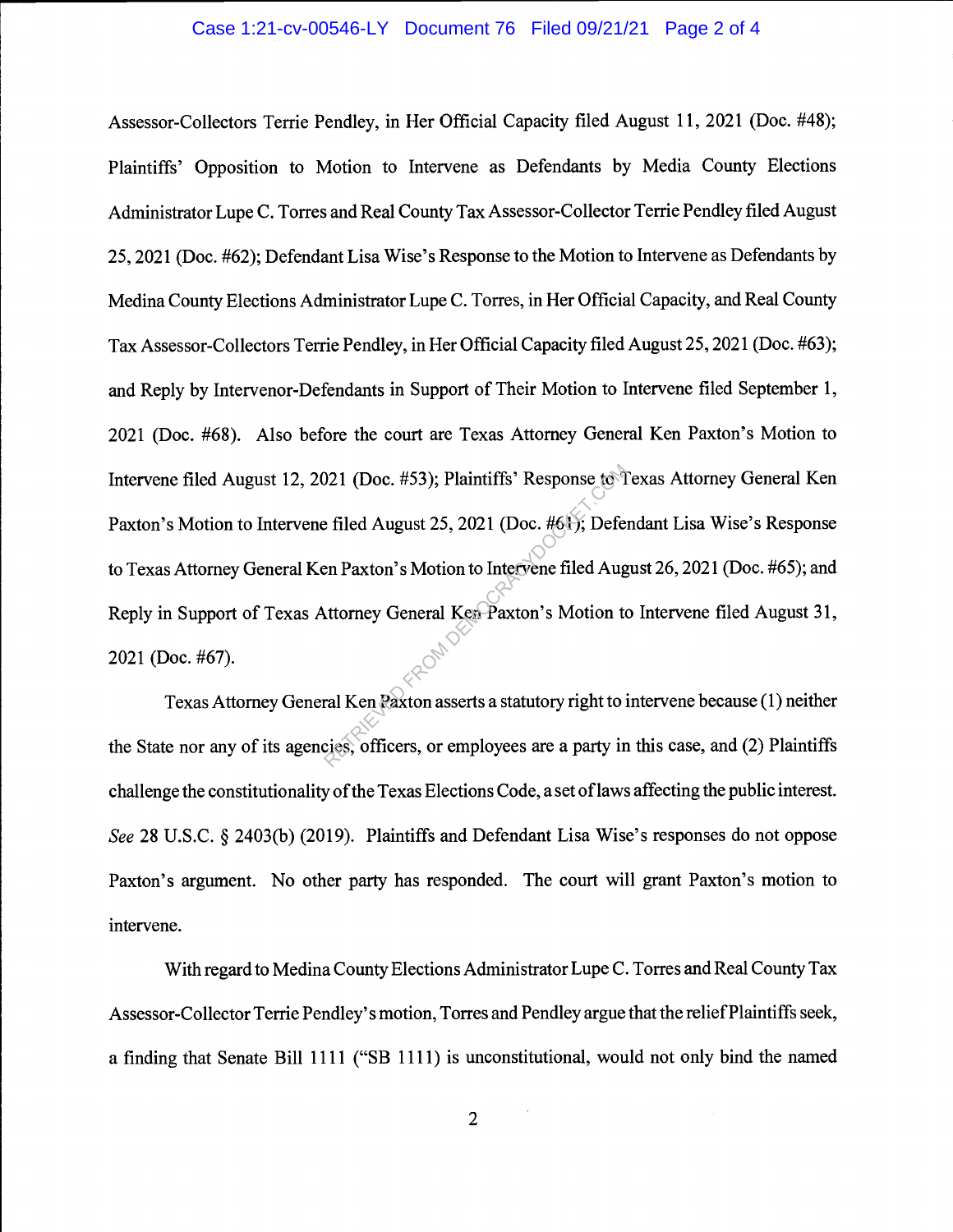## Case 1:21-cv-00546-LY Document 76 Filed 09/21/21 Page 3 of 4

Defendants in this case, but all elected officials in all the counties in the State of Texas. Therefore, Torres and Pendley seek to intervene as of right under Federal Rule of Civil Procedure 21(a) because of their interest as elected county officials in Texas in the rights at issue in this action.<sup>1</sup> Because Plaintiffs allege that SB 1111 is unconstitutional as a whole, the ultimate ruling of the court will be binding on all election administrators in Texas, including Torres and Pendley. See e.g. Atlantis Dev. Corp. v. United States, 379 F.2d 818, 829 (5th Cir. 1967). The court will grant Torres and Pendley's motion to intervene. Accordingly,

IT IS ORDERED that the Partially Opposed Motion to Intervene as Defendants by Medina County Elections Administrator Lupe C. Torres, in Her Official Capacity, and Real County Tax Assessor-Collectors Terrie Pendley, in Her Official Capacity filed August 11, 2021 (Doc. #48) is GRANTED. The clerk is instructed to file Defendants Lupe C. Torres and Terrie Pendley's Answer to Plaintiffs' Original Complaint, attached as an exhibit to the motion to intervene, in the record in this cause. Reprendley, in Her Official Capacity filed Audre<br>
endley, in Her Official Capacity filed Audre<br>
tructed to file Defendants Lupe C. Torres<br>
aint, attached as an exhibit to the motion<br> **EXECUTE:**<br> **EXECUTE:** The Constant Cap

IT IS FURTHER ORDERED that Texas Attorney General Ken Paxton's Motion to Intervene filed August 12, 2021 (Doc. #53) is GRANTED. The clerk is instructed to file the Answer in Intervention of the Texas Attorney General, attached as an exhibit to the motion to intervene, in the record in this cause.

 $1$  Torres and Pendley alternatively seek permissive intervention as state officials responsible for administering Senate Bill 111. Fed. R. Civ. P. 24(b)(2). Because Plaintiffs' proposed relief will affect all election officials in Texas, the court need not address the alternative basis for intervention.